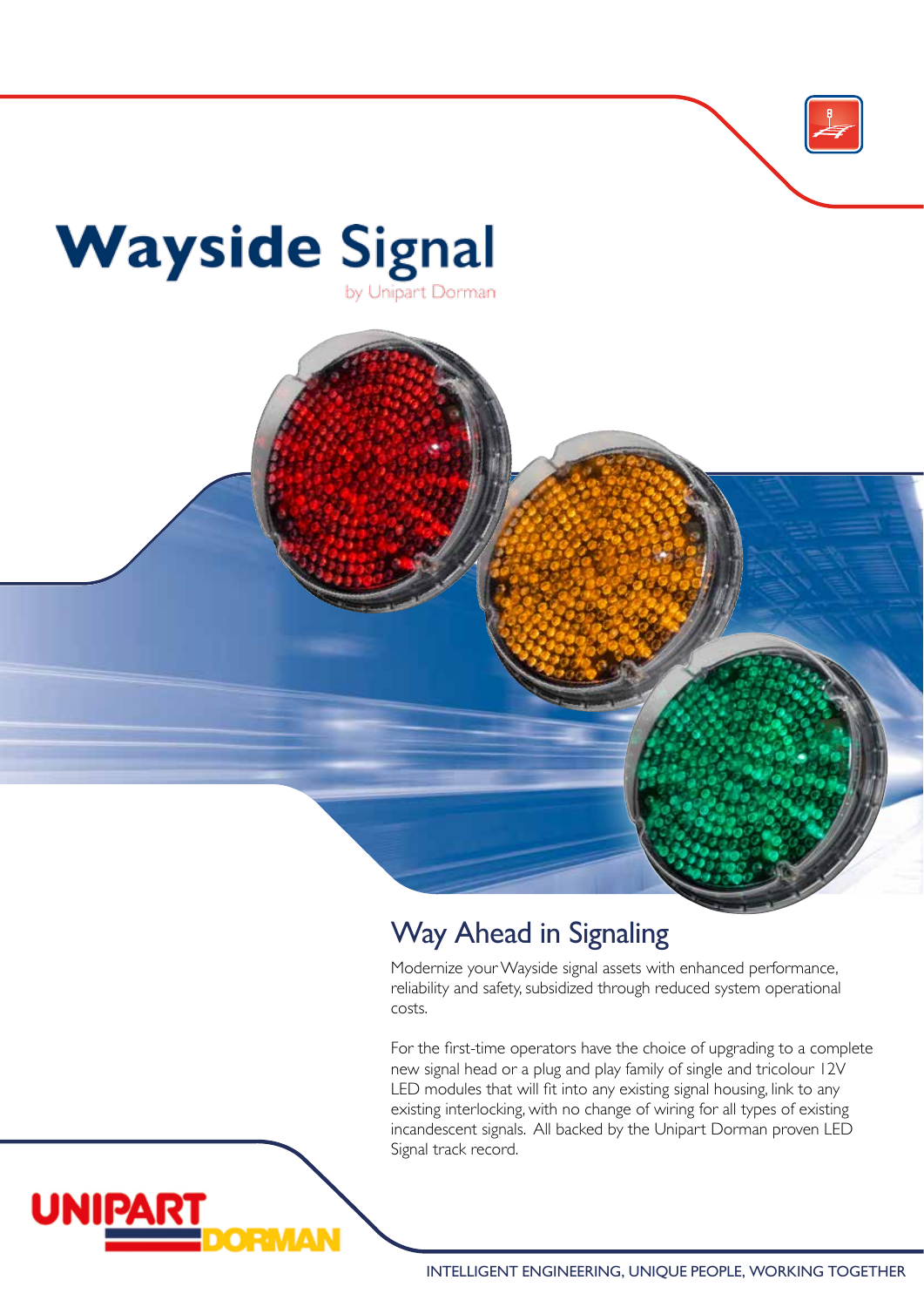Unipart Dorman's Wayside SearchLITE, ColorLITE and LEDMech\* signal series have been developed with close industry collaboration to provide a unique solution. The LED light sources deliver innovation with universal value, provide a long and predictable life, giving huge benefits to railroad operators.

#### **Product Features**

#### Safety

The reliability of the Wayside series is based upon design excellence developed over 30 years of supplying LED Signals into the UK railway sector. The signals are fully compliant with AREMA C&S requirements.

#### Cost Effectiveness

LED Technology will instantly reduce costs associated with maintenance, servicing and spares holding driven by virtually removing both pre-planned and reactive maintenance activity (filament lamps). There is a further opportunity to reduce maintenance activity to zero by using the self-cleaning outer lens cover.

### Construction

The front outer cover is manufactured from high impact polycarbonate that has a UV resistant hard coating to reduce scratching due to cleaning operations. Also available is a selfcleaning outer cover that reduces debris and snow build up. The rear of the housing is manufactured from an aluminium casting that incorporates a heatsink, pressure vent and sealed plug coupled connection. This design gives greater control of the environment within the signal module, that prolongs the operational life of the signal.

#### **Benefits**

Requiring no change to the existing infrastructure signal housings, wiring or interlocking, the Wayside series has been designed to plug and play both mechanically and electrically into all known existing signal types to allow operators to benefit from:

- **•** Unipart Dorman track record incorporated into design
- **•** Slim Profile Retrofits into all existing signal housings, no specials for tricolour, exact same foot print
- **•** LED technology gives a long and predictable service life allowing for extended life of current assets
- **•** AREMA+ thermal shock tested to replicate and exceed real field temperature extreme variations
- **•** Performance Improvements for existing assets including enhanced safety and reliability
- **•** Multiple Interlocking compatible, cold and hot proving with patented technology
- **•** Plug and Play connection for all types including mech signal retrofits, no change of existing wiring
- **•** Cost Reduction in Asset Operation and Maintenance
- **•** Modernization of infrastructure subsidized through operational cost savings
- **•** Phantom signal reduction
- **•** Competitively priced with realistic up cost for tricolour over single colour

#### Lamp Proving

The Wayside Signal Module is designed to to be compatible with all interlocking controllers and does not require any software or circuit design modification to install. The units are capable of interfacing to systems that have both Hot and Cold Filament Tests and also Light Out detection. The unit has been successfully tested already on the following 12v interlocking systems:

- AC Relay
- AC Relay with DC bias
- EC<sub>4</sub>
- iLOK
- MicroLOK<sub>2</sub>
- VHLC
- ElectrologIXS.

*Others will follow when tested.* 



The units are available in both medium and long range variants and suit all railroad wayside signal applications:

| ColorLITE series:  | Single Color - Red, Yellow and Green single colors with single wire and ring terminal connection                                                                                                                                                                     |
|--------------------|----------------------------------------------------------------------------------------------------------------------------------------------------------------------------------------------------------------------------------------------------------------------|
| SearchLITE series: | Tri-color - Red, Yellow and Green colours from a single aperture, with MIL 5015 plug coupled connection<br>to AAR terminals                                                                                                                                          |
| LEDMech series*:   | Mechanical Searchlight - Red, Yellow and Green colors from a single aperture, with US&S H2 type or GRS<br>SA-1 type plug coupled connection to an LEDMech interface module made specifically for the application<br>*Currently under development - available in 2018 |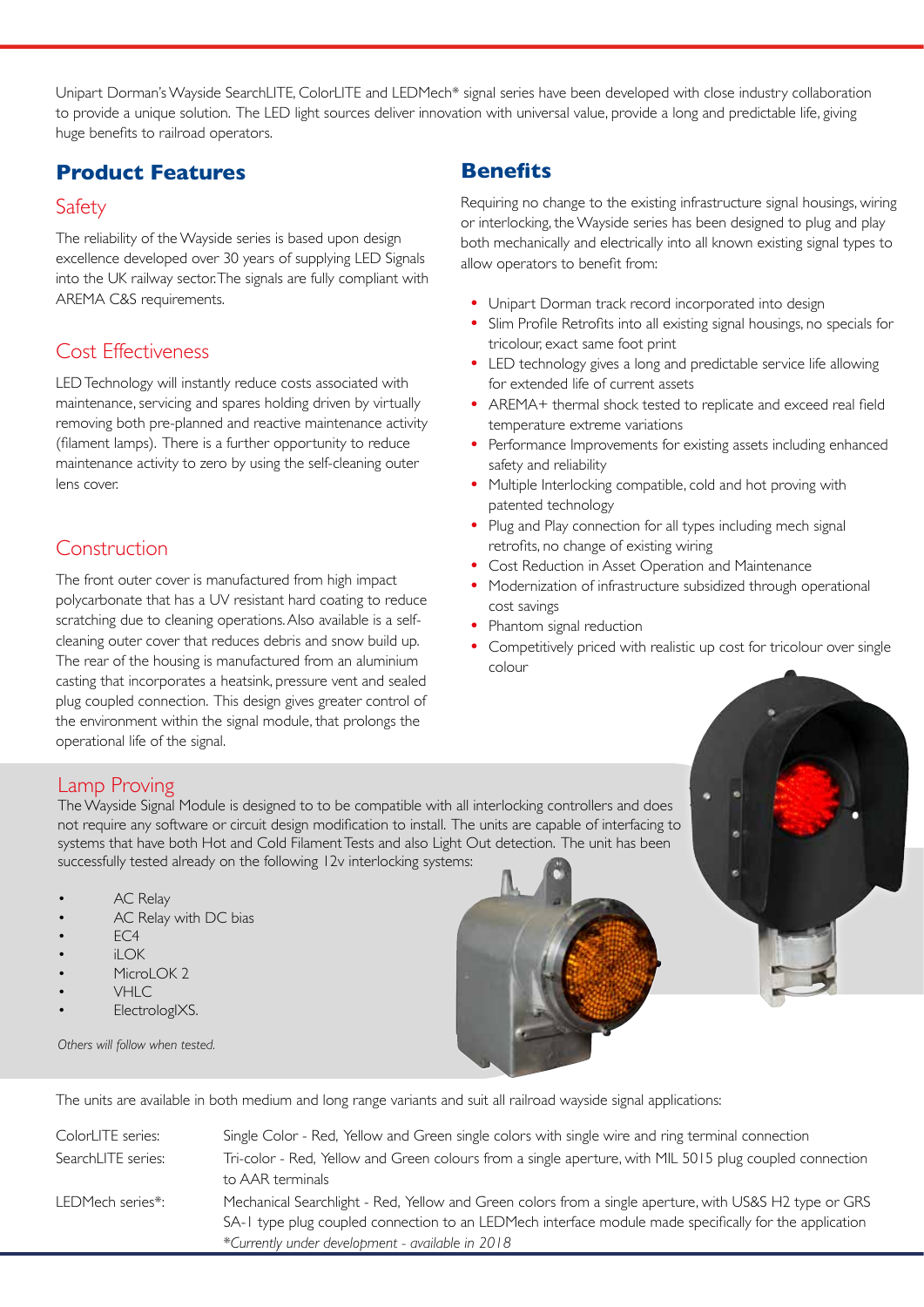# Product Drawings







### Technical Data

130mm (5.1")

| <b>Technical Data</b>                    | <b>Compliance</b>                        |  |
|------------------------------------------|------------------------------------------|--|
| Nominal supply voltage                   | 12VDC or AC                              |  |
| Supply voltage range                     | 8.0-16.0V                                |  |
| Nominal current @ 12v                    | Greater than 1100mA                      |  |
| Storage temperature                      | -55 $^{\circ}$ C to +85 $^{\circ}$ C     |  |
| Operating temperature                    | -40 $^{\circ}$ C to +70 $^{\circ}$ C     |  |
| Vibration                                | AREMA 11.5.1 D4 Class B                  |  |
| Shock                                    | AREMA 11.5.1 D5 Class B                  |  |
| Ingress                                  | NEMA 250-1991 Enclosure 4 - EN60529 IP65 |  |
| <b>EMI</b>                               | AREMA 11.5.1 D6                          |  |
| Dielectric strength                      | AREMA 11.5.1 D7 Class B                  |  |
| Colours                                  | <b>AREMA 7.1.10</b>                      |  |
| Luminous intensity Long Range (5000ft)   | LED Signal Module Purchase Specification |  |
| Luminous intensity Medium Range (2000ft) | LED Signal Module Purchase Specification |  |
| Hot Filament Test                        | <b>AREMA 7.1.5 B1</b>                    |  |
| Cold Filament Test                       | AREMA 7.1.5 B2                           |  |
| Light Out Detection                      | AREMA 7.1.5 B3                           |  |

| <b>Wayside</b><br><b>Series</b> | <b>Module Options</b>                                                                    | <b>Long Range</b><br><b>UD Part No</b> | <b>Medium Range</b><br><b>UD Part No</b> |
|---------------------------------|------------------------------------------------------------------------------------------|----------------------------------------|------------------------------------------|
| ColorLITE                       | Single Colour Red, I 2v, Pulse Proved, Standard outer cover,<br>Free Wired Connection    | WSCL/R--/3PI/AF                        | WSCM/R--/3PI/AF                          |
| ColorLITE                       | Single Colour Yellow, I 2v, Pulse Proved, Standard outer cover,<br>Free Wired Connection | WSCLY--/3PI/AF                         | WSCM/Y--/3PI/AF                          |
| ColorLITE                       | Single Colour Green,, I 2v, Pulse Proved, Standard outer<br>cover, Free Wired Connection | WSCL/G--/3PI/AF                        | WSCM/G--/3PI/AF                          |
| SearchLITE                      | Tri-Colour RYG, I2v, Pulse Proved, Standard outer cover,<br>Plug Coupled Connection      | WSSL/RYG/3PI/AP                        | WSSM/RYG/3PI/AP                          |
| LEDMech                         | *Currently under development - available in 2018                                         |                                        |                                          |

*Please refer to the order information sheet for details of the full range and individual product codes. The variables include: Dwarf and Long Range, Voltages, Proving Types, Outer Covers and Connections and other LEDMech Housing types \*Please note when ordering modules for retrofit, user to confirm housing type to enable correct clamping bracket kits to be specified.*